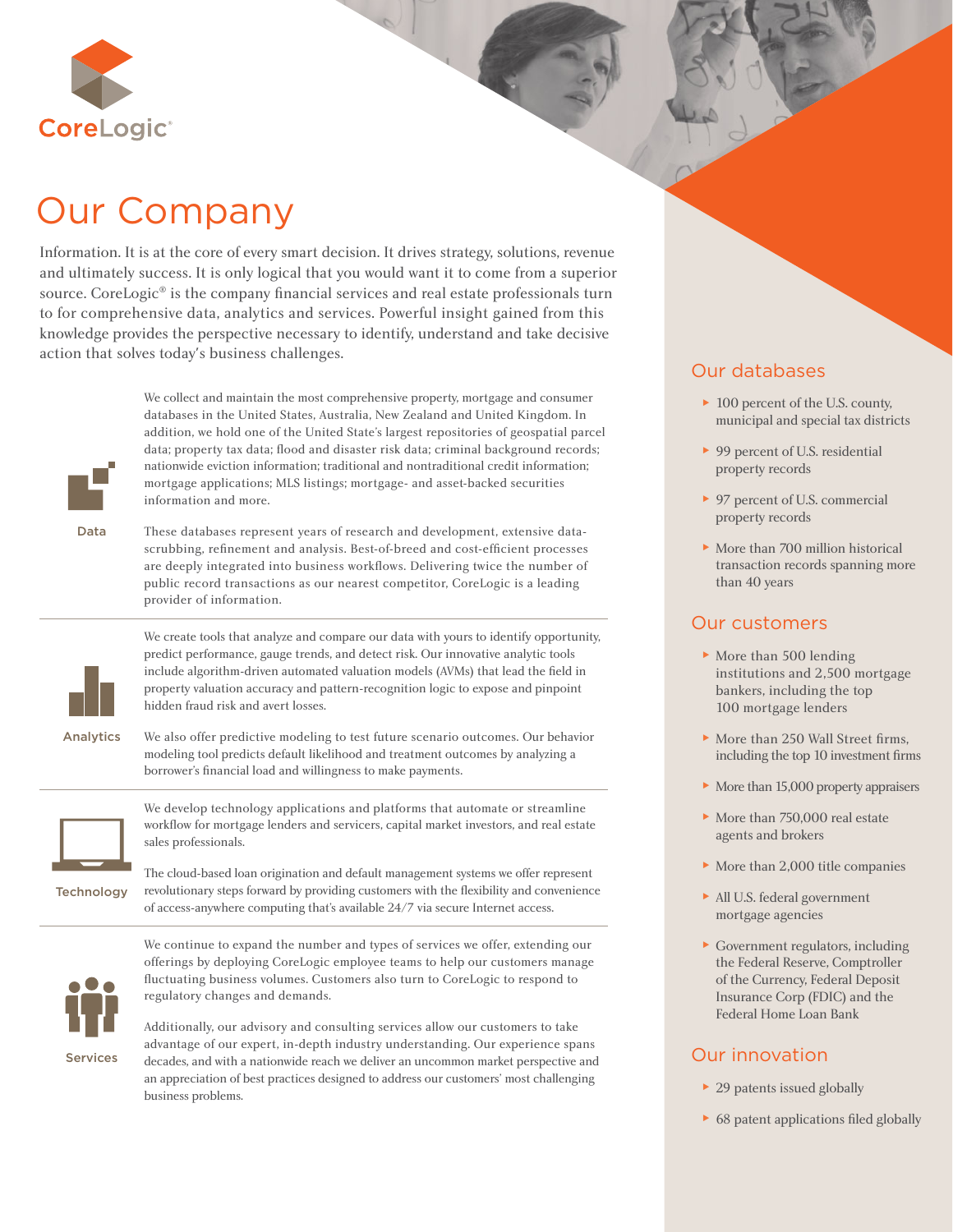## Solutions & Services

#### Data & Analytics

Would you like to see information in a whole new light where previously unforeseen competitive advantages and weaknesses become visible? This is the inherent benefit of CoreLogic data and analytics. CoreLogic is pioneering the process of cross-referencing and linking seemingly unrelated consumer, property and mortgage data to produce analytics that yield dynamic insight.

Our patented, market-leading models and algorithms leverage information at the most detailed level for those seeking ways to increase business transparency and flexibility, productivity, competitiveness and profitability. CoreLogic data and analytical tools are a natural extension of your enterprise.

#### Our offerings include:

- ► **Alternative Credit Reporting**  Helping non-traditional credit grantors perform an objective assessment of payment default risk tailored to their applicant pool
- ► **Data & Analytics Licensing**  Flexible delivery options designed to provide the information needed, in the exact format required.
- ► **Due Diligence & Advisory Services**  Demystify portfolios, determine values, and forecast performance before you commit to high-consequence decisions.
- ► **Fraud Management**  Spot a borrower and collateral fraud through background review and behavioral analysis which reveal suspicious patterns.
- ► **MLS Technology & Services**  Serving more than 135 MLS customers across the U.S. and Canada representing about half of the REALTORS® in North America.
- ► **Property Information & Analytics**  Leading provider of advanced property and ownership information, and analytics.
- ► **Real Estate Analytics**  Current real estate market health trends, a critical factor in determining investment risks.



► **Valuation & Collateral Risk** – The pioneer in this space holding a patent on Automated Valuation Model (AVM) methodology which is licensed to other AVM providers for use in their AVM products.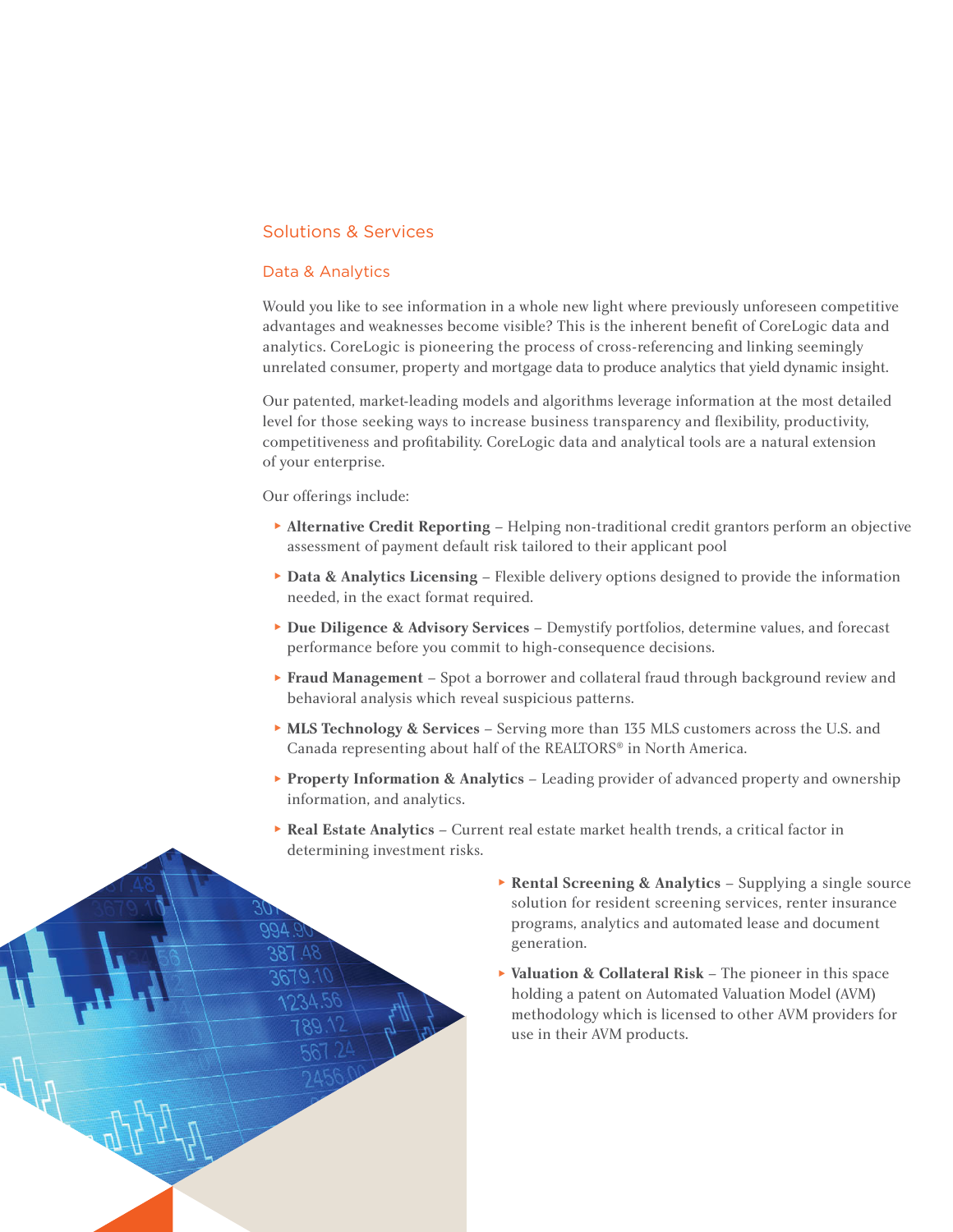#### Mortgage Origination Services

As a longtime leader in mortgage services, in every aspect of the lending cycle, the broad range of services from CoreLogic continues to grow, as does our client base which includes 38 of the top 50 U.S. mortgage companies and banks.

Services include:

- ► **Credit Reporting and Services**  Augmented consumer credit information instantly merged with traditional credit report data in a single, integrated report
- ▶ **Flood Data Services** Highly automated service providing flood determinations
- ► **Loan Origination Technology and Services**  Cloud computing-based lending solutions
- ► **Property Tax Services**  Property tax services for residential mortgage originators, servicers and commercial lenders
- ► **Settlement Services**  Our joint ventures with large lenders providing alternatives in settlement solutions
- ► **Spatial Analysis**  Industry-leading geocoding technologies, multi-hazard products for risk management, up-to-date tax and municipal databases and experienced implementation teams

#### Asset Management & Processing Solutions

Never before has mortgage servicing been so exposed to risk. The mortgage crisis produced escalating federal regulations, stringent compliance guidelines and sizable workload volumes that require the support of advanced technology. CoreLogic provides groundbreaking tools and solutions to help servicers and lenders manage risk and mitigate loss in the face of this evolving financial climate.

- ► **Broker Price Opinions**  Serving commercial and residential properties
- ► **Default Technology and Services**  Business process outsourcing solutions and cloud computing-based mortgage servicing solutions
- ► **Field Services**  Property inspection and preservation services
- ► **REO Asset Management**  Disposition services and online real estate marketing and auction services